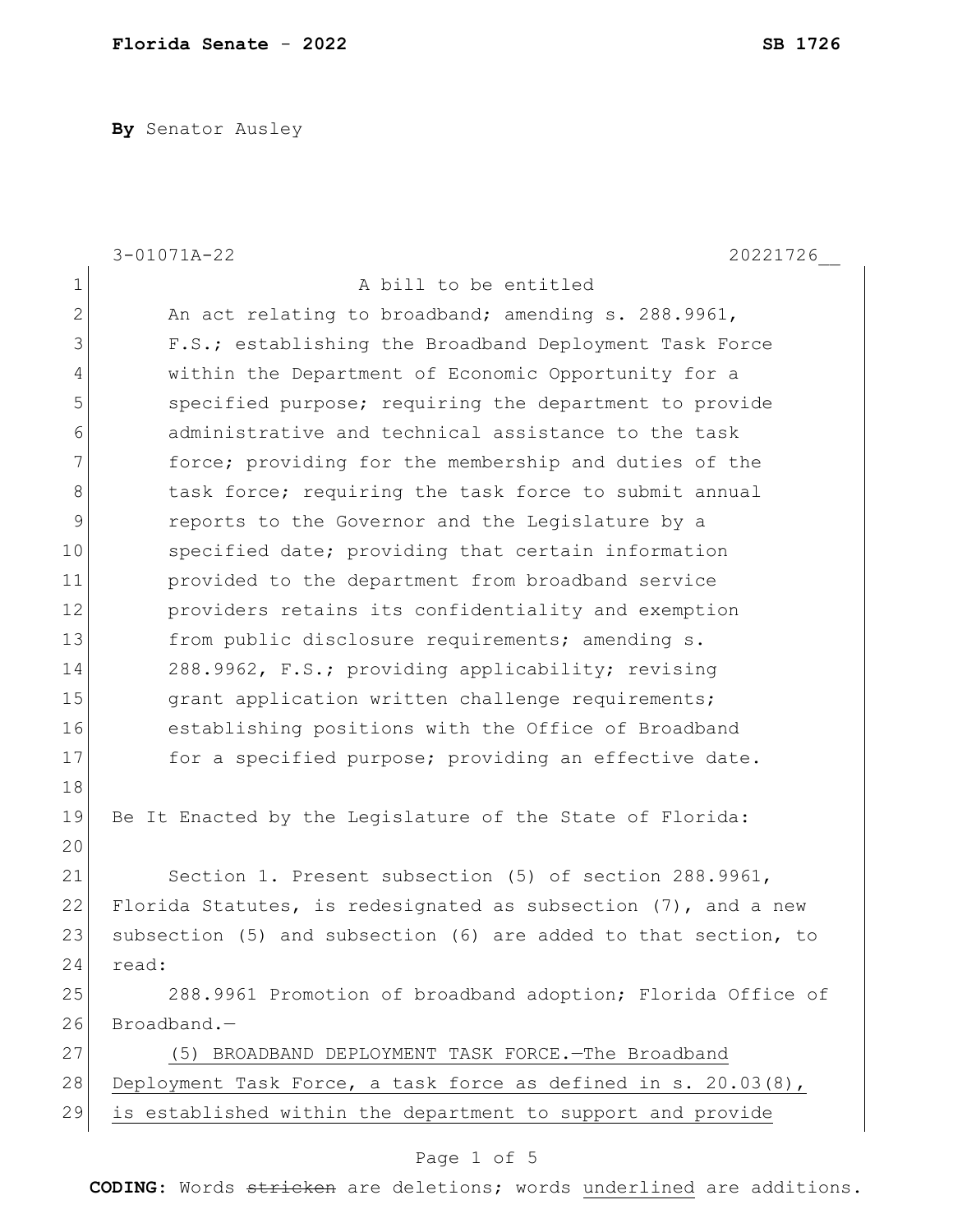|    | $3 - 01071A - 22$<br>20221726                                    |
|----|------------------------------------------------------------------|
| 30 | recommendations to the office for the deployment of broadband    |
| 31 | Internet service throughout this state, including, but not       |
| 32 | limited to, rural buildout and urban adoption strategies. The    |
| 33 | department shall provide administrative and technical assistance |
| 34 | to the task force in the performance of its duties. The task     |
| 35 | force shall operate in a manner consistent with s. 20.052.       |
| 36 | (a) The task force shall be composed of the following            |
| 37 | members, who must be appointed by September 1, 2022, and who     |
| 38 | must have an interest and significant expertise in broadband     |
| 39 | Internet services:                                               |
| 40 | 1. One member from each of the following state agencies,         |
| 41 | who shall be appointed by his or her agency head: the Department |
| 42 | of Agriculture and Consumer Services, the Department of          |
| 43 | Management Services, the Department of Transportation, the       |
| 44 | Department of Education, the Department of Health, and the       |
| 45 | Office of Technology and Information Services.                   |
| 46 | 2. One member from the Florida Association of Counties as a      |
| 47 | representative of underserved or unserved rural communities, who |
| 48 | is recommended by the association and appointed by the executive |
| 49 | director.                                                        |
| 50 | 3. One member from the Florida League of Cities as a             |
| 51 | representative of underserved or unserved rural communities, who |
| 52 | is recommended by the league and appointed by the executive      |
| 53 | director.                                                        |
| 54 | 4. Two members of the public who are appointed by the            |
| 55 | Governor, including one member who resides in an underserved     |
| 56 | area of this state and one member who resides in an unserved     |
| 57 | area of this state.                                              |
| 58 | 5. One member from each of the following segments of the         |
|    |                                                                  |

## Page 2 of 5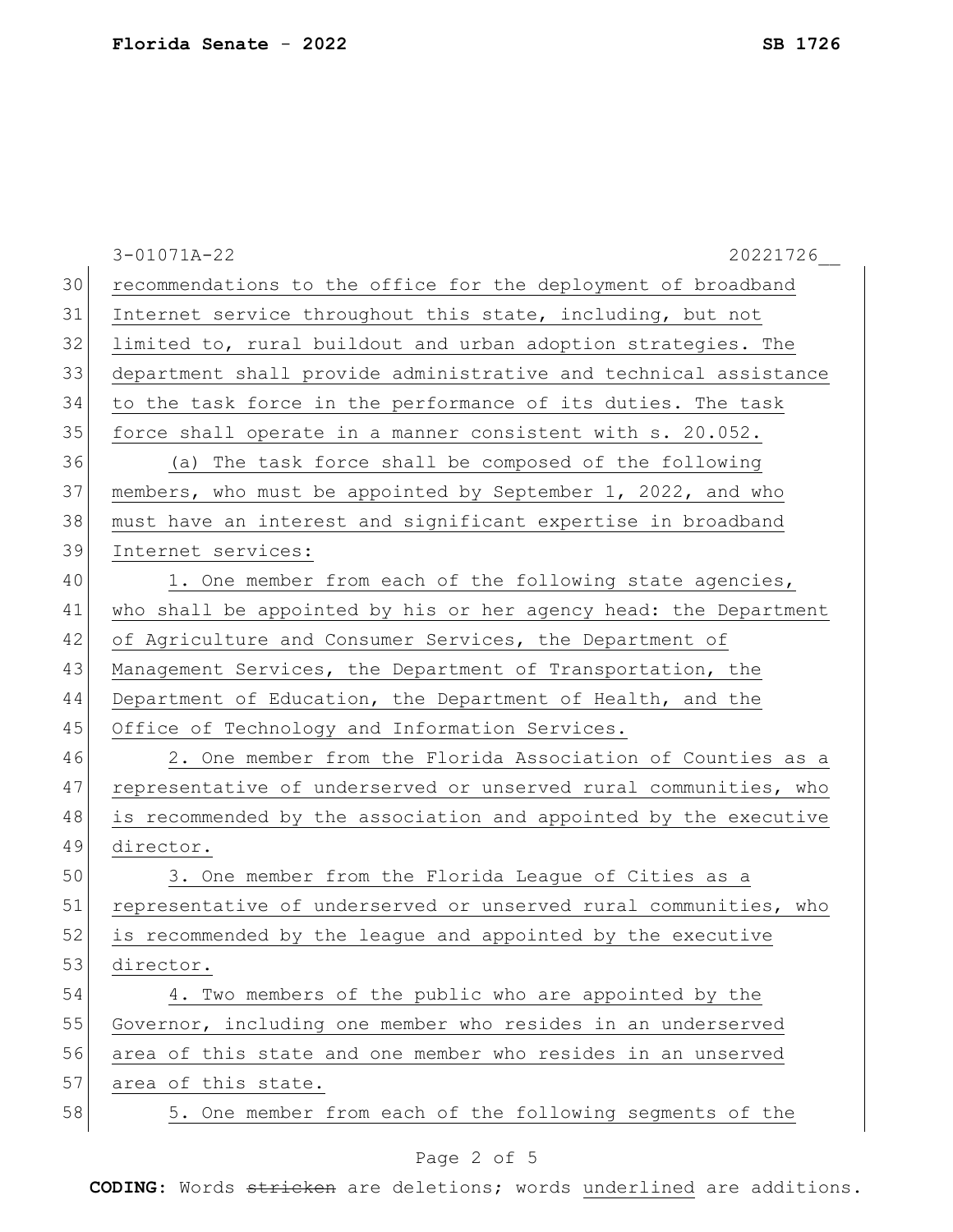|    | $3 - 01071A - 22$<br>20221726                                    |
|----|------------------------------------------------------------------|
| 59 | broadband industry, who shall be appointed by the Governor: a    |
| 60 | wireless provider, a wireline provider, a broadband satellite    |
| 61 | provider, a cable provider, a rural local exchange carrier, and  |
| 62 | a competitive local exchange carrier.                            |
| 63 | (b) Any vacancy on the task force must be filled in the          |
| 64 | same manner as the original appointment.                         |
| 65 | (c) The task force shall do all of the following:                |
| 66 | 1. Identify any available federal funding sources for the        |
| 67 | expansion or improvement of broadband Internet services in this  |
| 68 | state.                                                           |
| 69 | 2. Identify any gaps in broadband Internet service coverage      |
| 70 | for any area of this state.                                      |
| 71 | 3. Develop strategies to expand broadband Internet service       |
| 72 | to any area of this state designated as a rural area of          |
| 73 | opportunity, including, but not limited to, methods of building  |
| 74 | partnerships with local governments, other state and federal     |
| 75 | entities, electric utilities, the business community, and the    |
| 76 | public to support broadband Internet service in such areas.      |
| 77 | 4. Develop an urban adoption strategy to address areas of        |
| 78 | this state which have broadband Internet service, but where such |
| 79 | service is not affordable.                                       |
| 80 | 5. Identify specific projects that will accomplish the           |
| 81 | deployment of broadband Internet service throughout this state,  |
| 82 | including grants provided through the Rural Infrastructure Fund  |
| 83 | pursuant to s. 288.0655(2)(b).                                   |
| 84 | 6. Coordinate with the Cabinet, state agencies, and other        |
| 85 | governmental entities with oversight in broadband Internet       |
| 86 | activities or potential funding opportunities.                   |
| 87 | 7. Recommend outreach strategies and partnerships for            |
|    |                                                                  |

## Page 3 of 5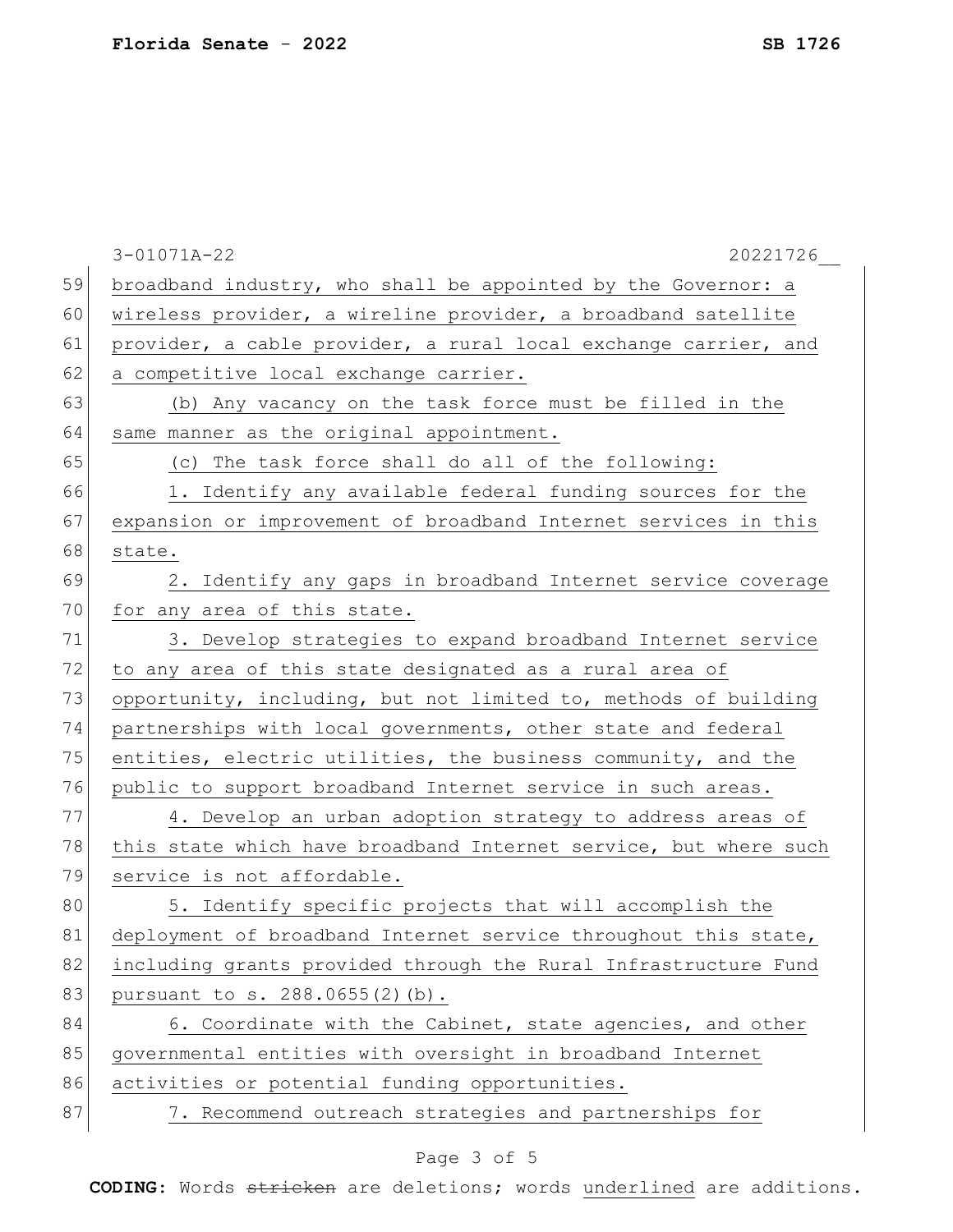|     | $3 - 01071A - 22$<br>20221726                                   |
|-----|-----------------------------------------------------------------|
| 88  | maximum use of the federal Emergency Broadband Benefit Program  |
| 89  | within the Consolidated Appropriations Act, 2021, Pub. L. No.   |
| 90  | 116-260 and regulations adopted thereunder.                     |
| 91  | (d) The task force shall submit a report of its findings        |
| 92  | and recommendations to the Governor, the President of the       |
| 93  | Senate, and the Speaker of the House of Representatives by      |
| 94  | December 30, 2023, and annually thereafter.                     |
| 95  | (6) CONFIDENTIALITY. - Any information that is confidential     |
| 96  | or exempt from public disclosure under chapter 119 when in the  |
| 97  | possession of the department retains its status as confidential |
| 98  | or exempt from disclosure under chapter 119 when provided by a  |
| 99  | broadband service provider under this section.                  |
| 100 | Section 2. Subsection (4) and paragraph (c) of subsection       |
| 101 | (6) of section 288.9962, Florida Statutes, are amended, and     |
| 102 | paragraph (e) is added to subsection (8) of that section, to    |
| 103 | read:                                                           |
| 104 | 288.9962 Broadband Opportunity Program.-                        |
| 105 | (4) The office may not award, directly or indirectly,           |
| 106 | grants under this section to a governmental entity or an        |
| 107 | educational institution or affiliate to provide broadband       |
| 108 | Internet service to any residential or commercial premises,     |
| 109 | unless other broadband Internet service providers have not      |
| 110 | deployed service to an unserved area. This subsection applies   |
| 111 | only to grants awarded using state funds. A grant awarded using |
| 112 | federal funds must meet the applicable federal terms,           |
| 113 | guidelines, and criteria for the use of such funds.             |
| 114 | (6)                                                             |
| 115 | (c) A broadband Internet service provider that provides         |
| 116 | existing service in or adjacent to a proposed project area may  |
|     |                                                                 |

## Page 4 of 5